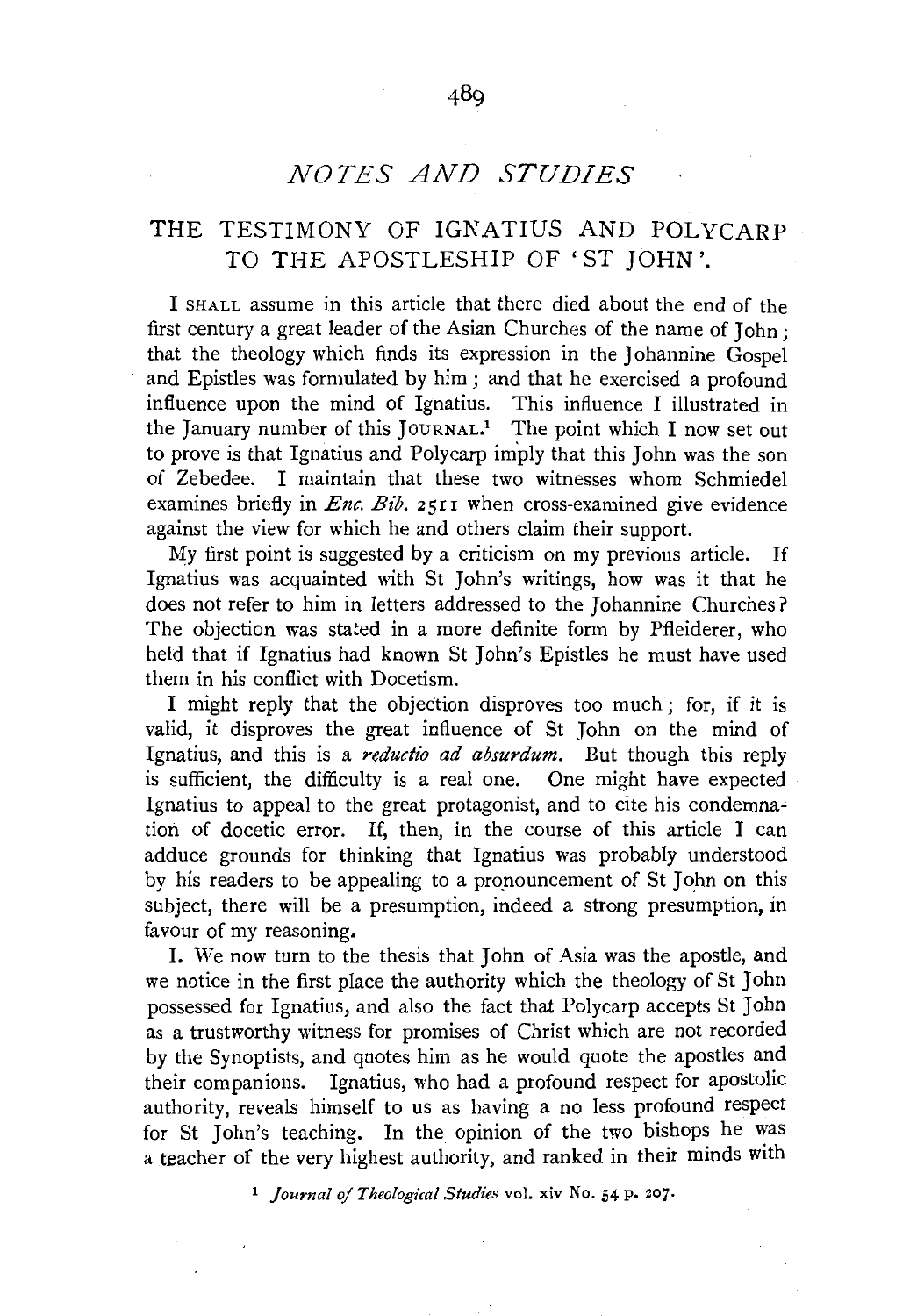St Peter and St Paul. It is not easy to believe that he was no more than an older contemporary whom they greatly venerated.

II. On p. 207 we examined the special motive which suggested the allusions to St Peter and St Paul, and I pointed out that Ignatius made just such a reference to St John as we might have anticipated in a letter addressed to the Church of Ephesus. In  $Eph$ . In the desires 'to be found in the company of those Christians of Ephesus who moreover were at all times of one mind with the apostles'. Here the words 'at all times' prohibit a limitation of the reference to St Paul. Again, it is inconsistent with the context to suppose that the agreement of the Ephesians was with the apostolic doctrines and ordinances. Ignatius is not praying that he may remain like the Ephesians orthodox; for it would never occur to him to utter such a prayer. His prayer is that he may remain like them steadfast under persecution (cf. Apoc. ii 3). This is more explicitly expressed in the words which follow : 'Ye are associates with St Paul in whose footsteps I fain would be found treading.' With what other apostles were the Ephesians associated? The answer is suggested by Rev. i 9. St John was a 'fellow-sufferer' with the Asian churches. We may add that the word *uvvr/veuav* (or <TVv~uav) suggests personal intercourse rather than loyalty to apostolic decrees.

III. Our letters form, with the non-Pauline Asian documents contained in the Canon, a single group which were occasioned by the same controversy and are closely related. We have already discovered that the thought of St John, whose influence dominates the earlier and canonical documents of this group, dominates Ignatius and influences Polycarp. 'Any contrasts, therefore, that we observe between the earlier and the later documents demand careful consideration. We observe, then, three points, which are prominent in the polemic of Polycarp and Ignatius, but are absent from the Johannine Epistles. (1) The latter say nothing of the Eucharist as a bond of unity. We must go to St Paul and not to St John, for the doctrine of the ' one loaf'. (2) The attack on the faith had become an attack on its discipline, but I and 2 John are silent as to the authority of the ministry which St John was reorganizing (cf. 3 John and  $A\phi$ . Const. vii 46, Eus. *H. E.* iii 23  $\S$  6). (3) There is no appeal in the epistles to the tradition as apostolic, and the letters of the Apocalypse which reflect his handling of the Nicolaitan uprising are also silent on this point.

These contrasts become much more impressive when we examine our evidence carefully. The apostles are to Ignatius 'a college' *(Trail.* 3), which is the Christian 'Sanhedrin' *(Trail.* 3, *Mag.* 6, *Philad.* 8) and legislates for the Christian dispersion (cf. I Pet. ii II, James i I). This college is 'the presbytery of the church' *(Philad.* 5), i.e. the body which stands in the same relation to the whole Church as the local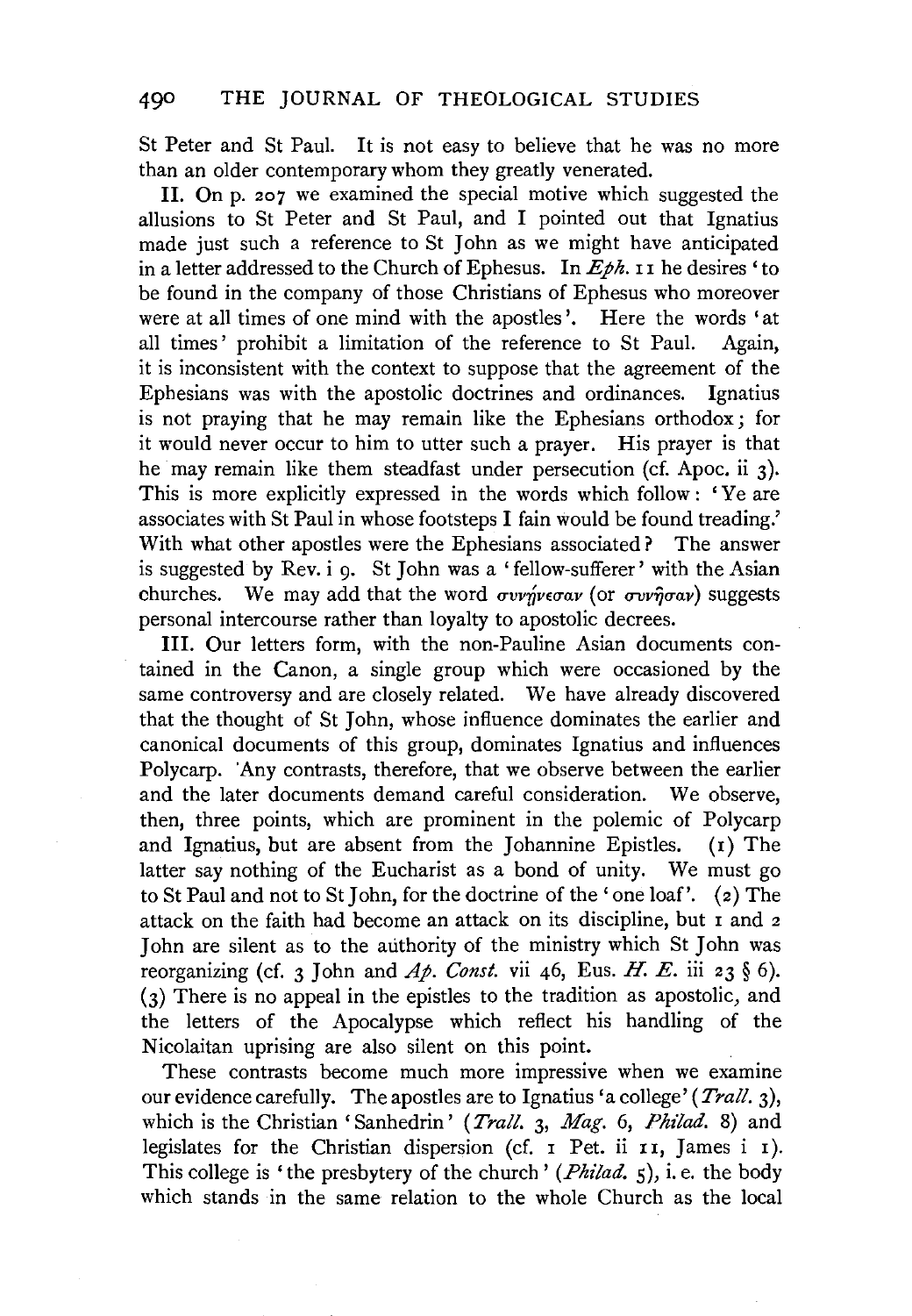presbytery to the local church. The position of Ignatius is that of Clement, who insists upon the apostolic origin of the ministry whose authority he is sustaining, and, like Ignatius, emphasizes the position that the apostles were sent by Christ as Christ by God ( $\alpha$  Clem.  $42-4$ ). Polycarp ranks the injunctions of the apostles with those of the Lord and the prophets. We shall find below a reason why we must not press this passage, but when every deduction is made it is still significant.

When we turn to the Johannine books we find that, as we have seen, the position of these fathers was derived from St John. The Gospel narrates the great commission, *As the Father hath sent me so send I you* ; in a section of the Apocalypse which is saturated with St John's teaching the New Jerusalem is built upon the, foundation of the apostles (xxi 14). We turn, then, to the Epistles in which St John opposes himself, at one of its most critical moments, to the Nicolaitan revolt against the apostolic cotle, and on the assumption that he was not an apostle we expect him to make explicit and apply his doctrine of apostolic authority as the leaders of the Church who followed him applied it. If we hold that the son of Zebedee had visited Asia, or that his teaching lies in some way behind the Gospel, the confidence of our expectation is increased. We are astonished, then, to find that in the Epistles there is not a solitary allusion to the apostles. St John says nothing about the sacrament of unity, nothing about the Christian ministry, nothing about the apostolic tradition. How can we account for this threefold silence? The hypothesis that St John was a mystic, to whom matters ecclesiastical were indifferent, is quite impossible.

One hypothesis will explain the three silences. Throughout the epistles, and especially in the exordium of the first, St John is asserting his own apostolic authority. The apostolic commission and testimony, *that which was from the beginning,* is represented in his own person. In his person the Asians are linked with the first days. He knows that he is in communion with the historic and risen Christ, and with parental tenderness and authority he bids his children be in communion with him. The persistent note of authority which is overheard, rather than heard, in the Epistles is the more impressive because it is only implicit. St John assumes that his authority is unquestioned and unquestionable by those Asians who are loyal to the Christian tradition. When we compare his letters with those of his younger contemporaries we conclude that it was unquestionable because he was an apostle.

Our inference is confirmed when we compare the exordium of  $r$  John with its parallels. In the Epistle St John writes, 'That which we have seen ... declare we also unto you that ye also may have fellowship with us, and truly our fellowship is with the Father and His Son Jesus Christ'.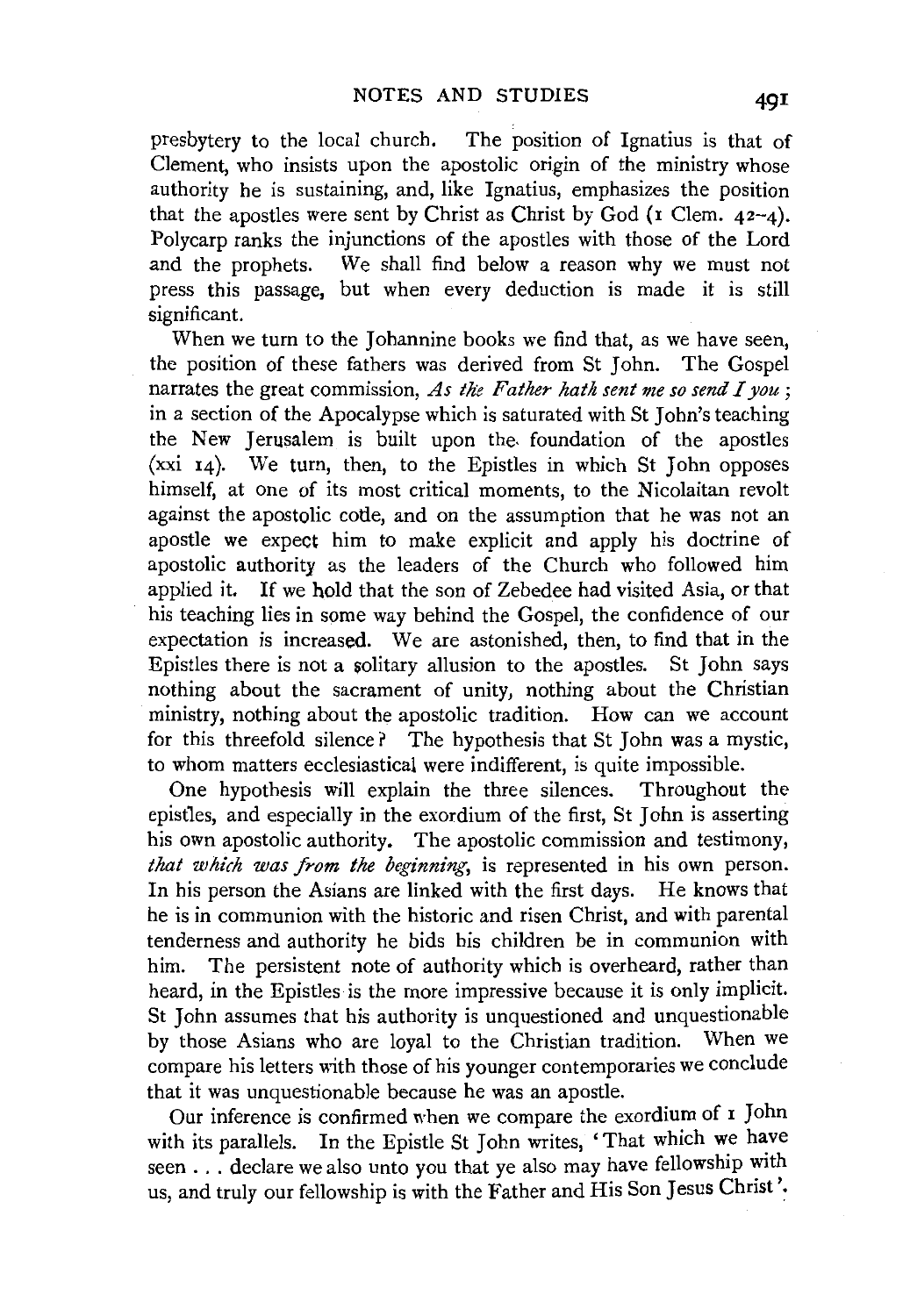The words bear a close resemblance to the great commission (John  $xx\,21$ ) where, as Christ is the speaker, the order descends. Our inference that St John is asserting his official position is confirmed by Ign.  $Eph.$  5, 'I congratulate you that ye are so closely attached (to your bishop) as the Church to Jesus Christ and as Jesus Christ to the Father, that all things may be in unity'. The parallel with r John is even more clear when we observe that 'unity' is the Ignatian substitute for 'communion' in the citation of  $r$  Cor. x 16, 17 *(Philad.* 4).

Our conclusion is enforced by another comparison of the Johannine with the sub-apostolic epistles. Ignatius writes in  $Eph.$  3, I do not command you as ' though I were somewhat'; in *Trail.* 3, ' I do not think myself competent for this, that being a convict I should order you as though I were an apostle'; and in Rom. 4, 'Not as Peter and Paul I command you. They were apostles; I am a convict'. This attitude is not a mere expression of humility. If it were it would be a pose and dangerously like the pride which apes humility. Ignatius was bishop of the important and apostolic see of Antioch, and he represented the Churches of Syria and Cilicia. The eyes of Christendom are following him to Rome. Yet he feels that to write in an authoritative strain to the Churches of Asia would be to assume a jurisdiction which did not belong to him; it would be, to use his own words, to write 'in apostolic style' (*Trall.* inscr.).

We find similar disclaimers in the letters of Clement, Polycarp, and Barnabas. The former does not write a single sentence which suggests his own personal or official authority, and in ch. vii, writing for the whole Church of Rome he explains that while rebuking the Corinthian Christians the Roman are putting themselves in remembrance as in the same lists : 'Wherefore let us forsake . . .' Polycarp writes concerning righteousness, 'not because I laid this charge upon myself but because ye invited me. For neither am I nor is any other like unto me, able to follow the wisdom of the blessed and glorious Paul who also wrote a letter unto you' (ch. iii). Barnabas writes 'Wishing to write many things unto you not as a teacher but as befits one that loves you, I hasted as your devoted slave to write to you not to fall short of that which we possess' (iv  $q$ ).

When we turn to the Johannine documents, we are confronted with a tone of authority which is in the most startling contrast to the passages which we have been considering. St John's apostleship is not only the natural explanation of his silence as to the apostles, it is presupposed in his authority. The Asian Christians are his children. He regards them as concerned with his opinion of them. He brushes aside the idle charges of Diotrephes, and directs a church, which, I am confident, is that of Pergamum, to refuse hospitality to certain teachers, and Gaius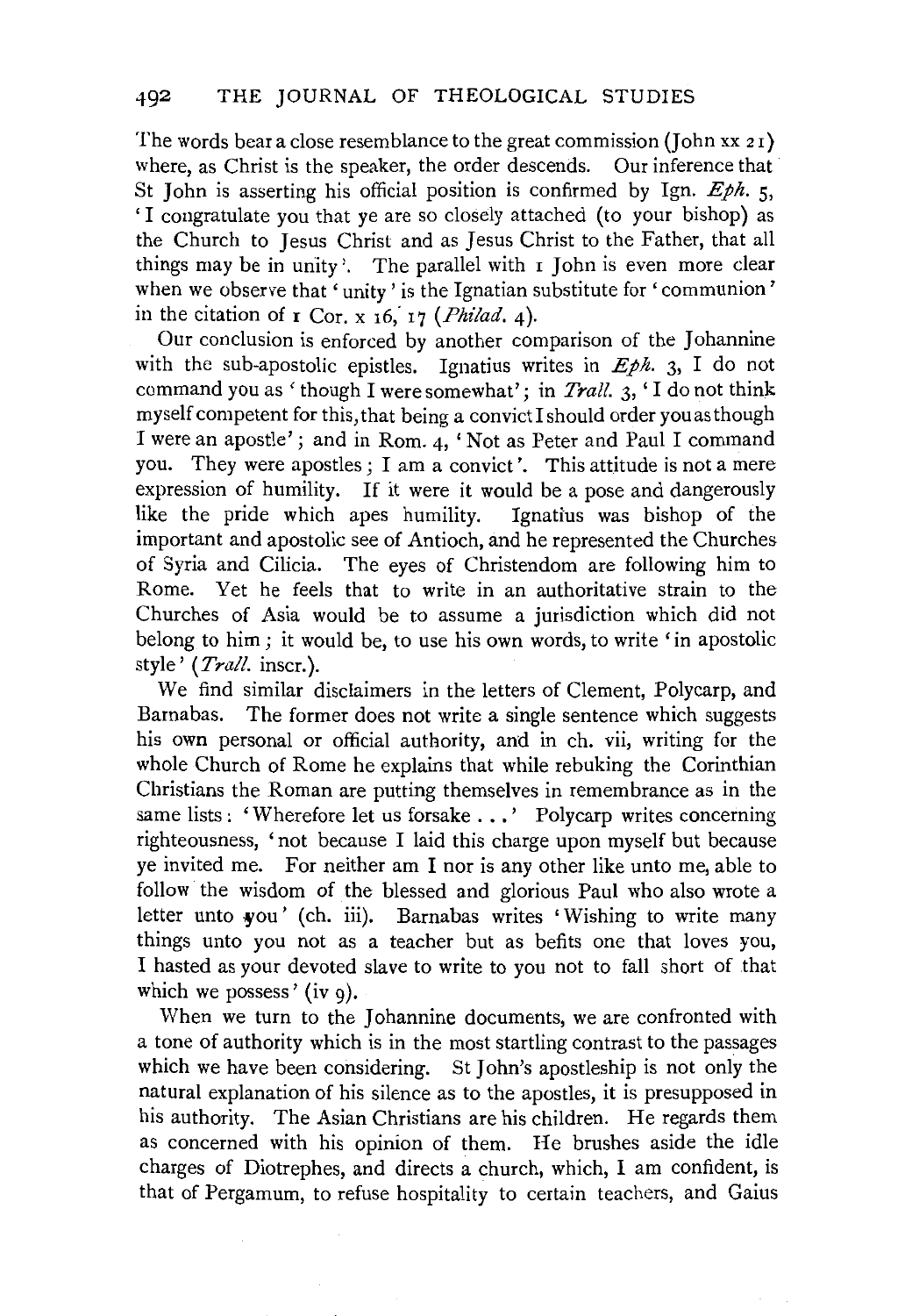to send forward his envoys. In the Apocalypse the measures which he took with a view to the Nicolaitan revolt, such for instance as the excommunication of 'Jezebel' at Thyatira, are described as ratified by Christ. Christ retains the sins which he retains and binds what he binds. He acts, like St Paul, with absolute authority and in the name of Christ in churches far removed from Ephesus. It is inconceivable that St John, whose figure is to some extent visible behind the epistles and the messages to the seven churches, would have apologized, like Ignatius, for writing in *quite apostolic style* letters to defend the apostolic discipline. We conclude that if there is any intimate historical relation between the letters of Polycarp and Ignatius and those of St John, St John was an apostle.

IV. We must now consider a passage in Ignatius in which an appeal to apostolic authority will be argued to be an appeal to St John, a passage in Polycarp in which an appeal to St John will be argued to be an appeal to apostolic authority, and some evidence that suggests that the two arguments must be read together and regarded as mutually confirmatory.

(i) In *Philad.* 5 we read, 'Your prayer will make me perfect [unto God] that I may attain unto the inheritance (of martyrdom) wherein I found mercy. Inasmuch as I took refuge in the Gospel as in the flesh of Christ and in the apostles as the presbytery of God. And the prophets also we love '. The thought of the passage, though not at once obvious, can be accurately determined. It is clear from *Smyrn.* <sup>4</sup> and *Trall.* ro that the martyr whose sufferings were real, and whose terror of the fate which awaited him in the Coliseum was not less real, felt strongly his need of a comfort more substantial than that provided by the doctrine of a docetic Passion. It follows that ' flesh ' in this sentence is both emphatic and polemical and must govern our interpretation of the passage, and that it brings into subordination to itself the allusion which follows to the authority of the apostolic 'presbytery' over the whole church. The meaning of the sentence is that the writer takes refuge in the Gospel because it tells him of a real Passion, and *confirms* this statement by adding that he takes refuge in the apostles because they speak with authority. Lightfoot argues with force that the word 'apostles ' implies the appeal of Ignatius to documents, though he does not suggest what documents. But this point, however true, is not present to the mind of the writer, whose emphasis is in the first place on the reality of the Passion, and in the second on the authority of the apostles. Further, there is a connexion in his mind between these two things, the only natural explanation of which is an apostolic condemnation of a docetic treatment of the Passion. If Ignatius had not added the phrase 'as to the presbytery of God', and if the parallel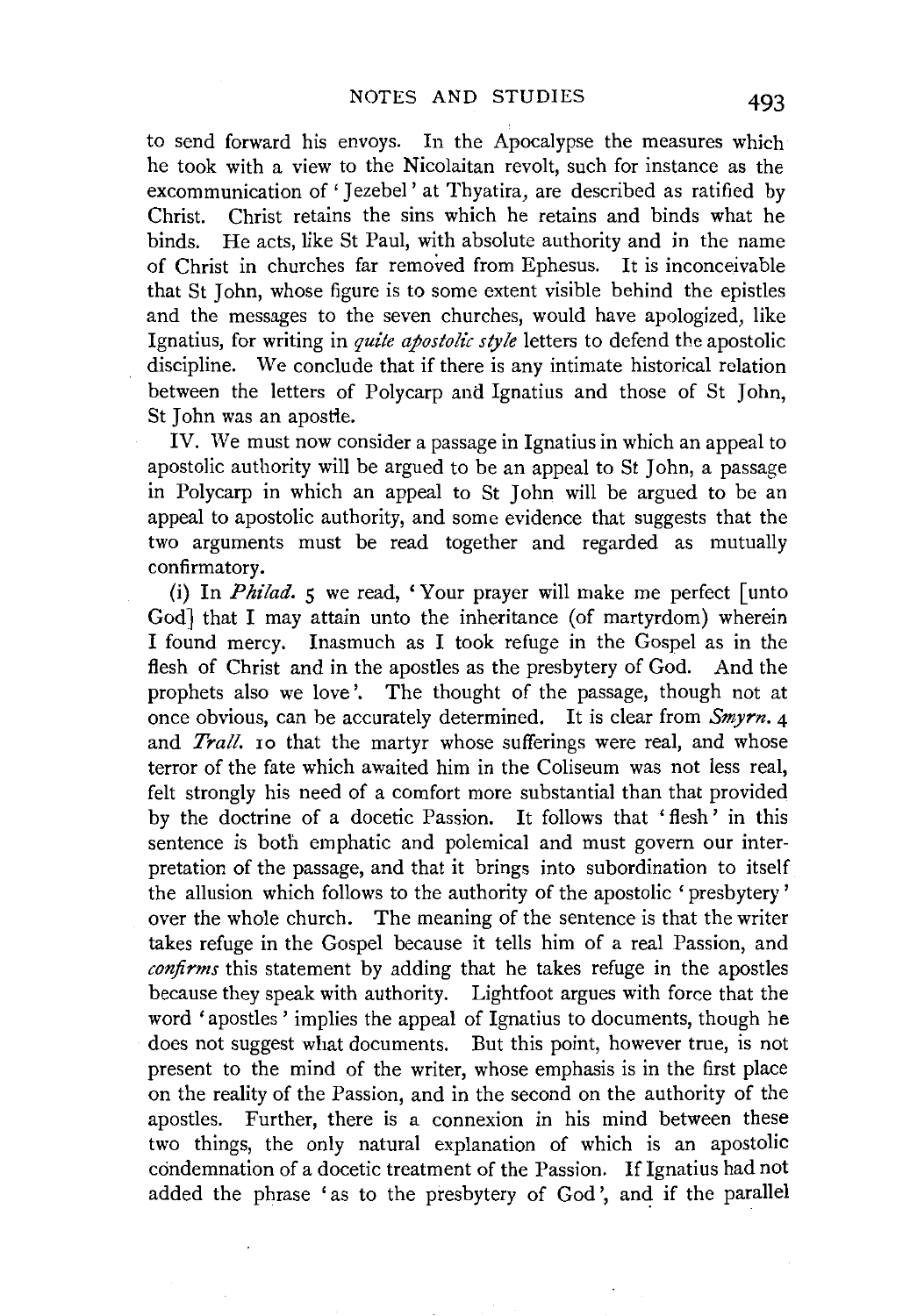passages did not shew that his thought was strongly anti-docetic and polemical, we might have paraphrased, 'I take refuge in the recollection of the Passion as recorded in the Memoirs of the apostles', but this is quite inadmissible. We must paraphrase 'I cling myself in the hour of my need, whatever others may think, to the Passion and to the apostolic affirmation of its reality and condemnation of docetism '. The words must refer to St John, and, if we follow Lightfoot, to St John's writings. No other apostle is possible. Our argument is confirmed by Pfleiderer's. That scholar told us that on the assumption that Ignatius had read the J ohannine writings we must expect an allusion to his condemnation of docetic error. Ignatius, as has been shewn, had read those writings or was at least saturated with St John's thought. It follows that we must expect an appeal to him. Here it is.

(ii) In  $E_p$ ,  $Polyc$ , 6, 7, we read 'Let us, therefore, so serve Him with fear and all reverence, as He Himself gave commandment and the *apostles* who preached the Gospel to us and *the prophets who announced biforehand the coming of our Lord,* being zealous as touching that which is good, refraining from *the scandals* and from the false brethren, and from them which bear about the name of the Lord in hypocrisy, who *seduce empty men.* For every one *who shall not confess that Jesus Christ is come in the flesh, is antichn"st: and whosoever shall not confess the testimony of the cross, is of the devil*, and whosoever shall *pervert the oracles of the Lord to his own lusts* and say that there is neither resurrection nor judgment, that man is *the firstborn of Satan*. Wherefore let us forsake the *vanity* of the *many* and their false teachings, and turn unto *the word which was delivered unto us from the beginning,* being sober unto prayer and constant in fastings, entreating the all-seeing God with supplications that He bring us not into temptation, according as the Lord said, The Spirit indeed is willing, but the flesh is weak '. I italicize the Johannisms.

We must observe that the injunctions of the Lord, the apostles, and the prophets are injunctions not merely to serve Christ, but to serve Christ in the particular way which they enjoined, just as in *z* John v 6 the point is that love must be proved sincere by the observance of the traditional *praxis.* The injunctions are antithetical to the perversions and hypocrisies of Polycarp's opponents and must bear upon the points at issue. Our anticipation is confirmed when we come in ch. vii to the explanatory  $\gamma \dot{\alpha}$ . The passage is strongly controversial and more relevant to the line of argument suggested in ch. vi than anything which follows. We may plausibly, therefore, deem that Polycarp was leading up to it in his sentence, *as He enjoined* ... *and the apostles* ... *and the prophets.* But if so, the words which are obviously from the lips or the pen of St John are apostolic. At any rate the coincidence that there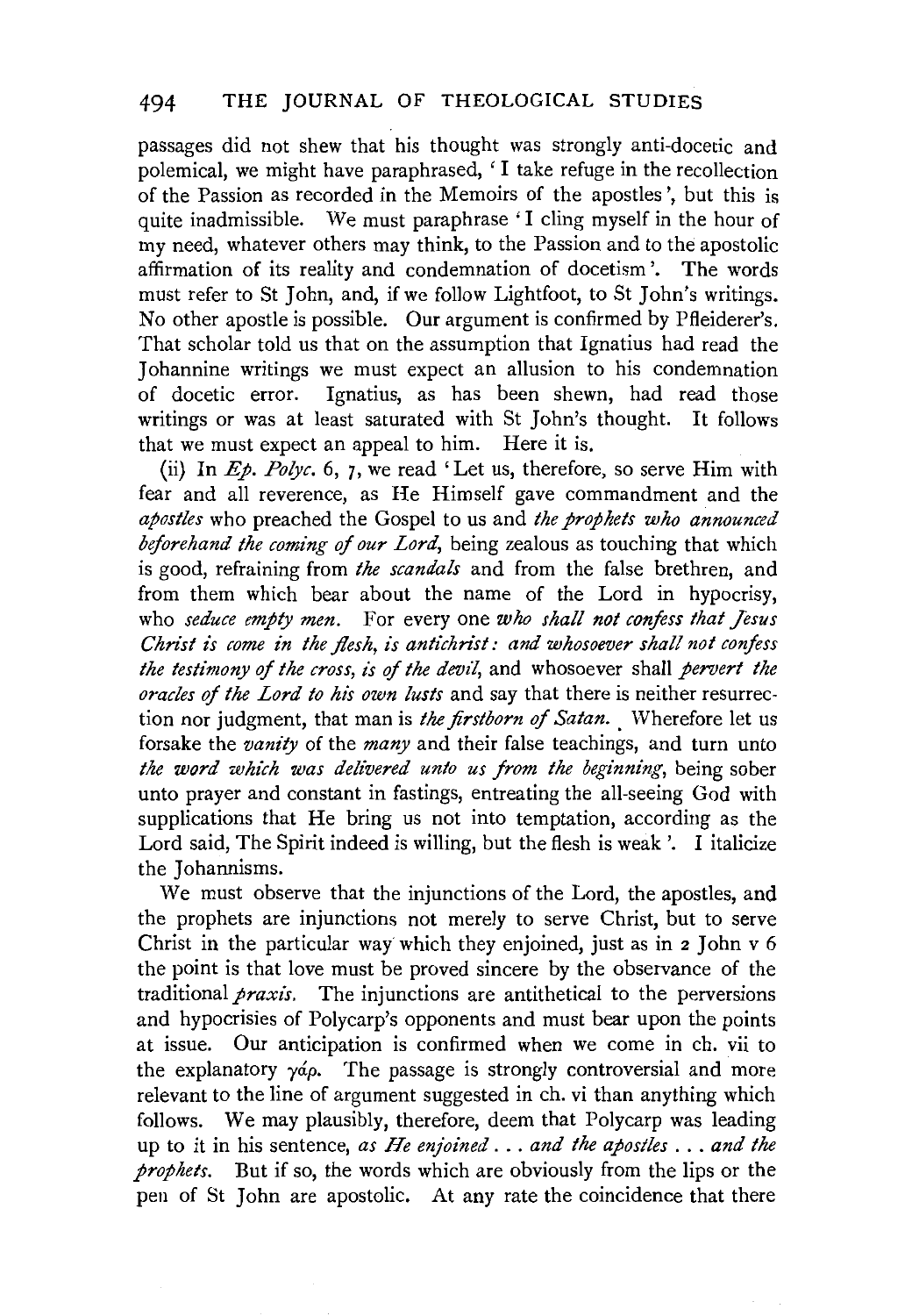is other evidence for the view that this John was an apostle is, to say the least, remarkable.

Our argument that Polycarp in ch. vi is leading up to this citation is confirmed by the Johannine phrasing of his characterization of heresy : 'scandals', 'false brethren', 'seduce' are all used by St John in connexion with the Nicolaitan controversy.

Our interpretation of our passage is again confirmed when we read on further. His vein of Johannine reminiscence ended, Polycarp seems to feel that he has made good his appeal to apostolic authority. He then turns to another part of the programme, which he has announced, and gives us two citations of our Lord's words. This naturally leads to a digression as to the example of Christ *(Ep. Pol.* 8) which is described in the language of r Peter. This leads on again to the example of Ignatius and other martyrs.

Chapter x opens with some pointed phrases from St Paul, and then Polycarp makes good his indication that he has something to give from the O.T. He quotes from Prov. iii 28 and Tobit iv II two short phrases which emphasize the duty of almsgiving which the Nicolaitans neglected (1 John iii 17, Ign. *Smyrn.* 6). He then adds a short phrase from Isaiah, 'Woe unto them through whom the name of the Lord is blasphemed'. If the writings of St John are apostolic, Polycarp has made his appeal to the apostles and the Lord, but has very inadequately fulfilled his promise so far as the O.T. is concerned. This he seems to have felt, for after referring to the case of Valens, whose avarice had probably led him into some compromise with idolatry, he apologizes for his unfamiliarity with the 0. T., 'Ye are well trained in the sacred writings ... but to me this is not granted'. How can we account for this apology otherwise than by the hypothesis that when he appealed to Christ, the apostles, and the prophets, he was conscious of laying down what might be expected to be the lines of the subsequent argument? He is conscious that he has somewhat misled his readers so far as the appeal to the prophets is concerned. But if this is the case, Polycarp must have regarded the anti-docetic formula which he has cited as possessing apostolic authority, and therefore its author St John as an apostle.

The reader will have observed that while Polycarp indicates a scheme, and in the remainder of his letter shews that he has not forgotten it, he takes but little interest in it. Something suggested it to his mind, but it does not dominate him. The explanation will appear in the next section of our argument.

(iii) I have argued from *Phi/ad.* 5 that an apostle had condemned docetism and, if this is the case, that apostle must be St John, and, conversely, from *Ep. Pol.* 8, that the Johannine condemnation of docetism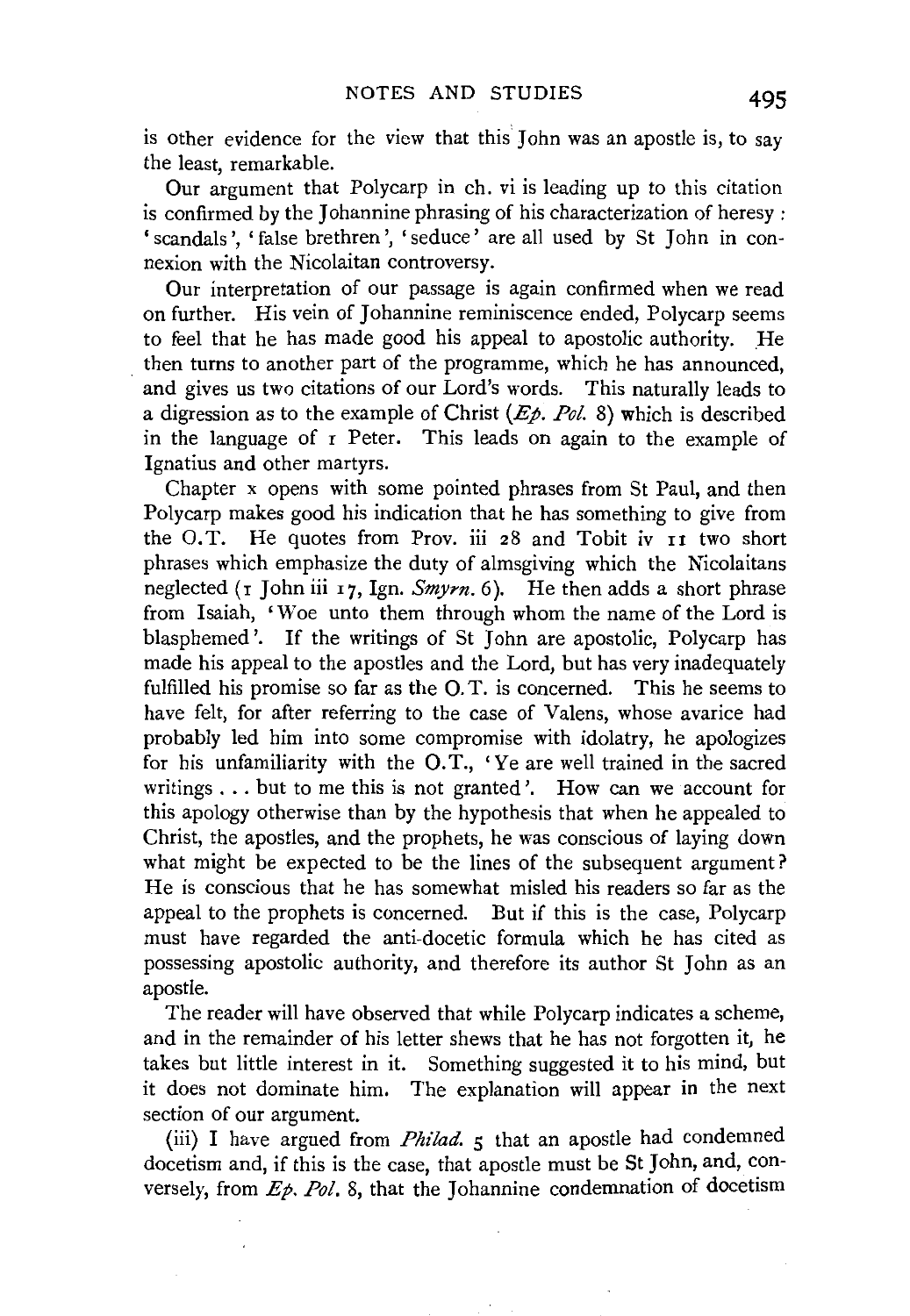was apostolic. If we can shew that Polycarp was in that passage thinking of *Philad*. *5*, there will be no room left for doubt that Ignatius and Polycarp regarded St John as an apostle.

The evidence for this third hypothesis is as follows :—

(I) Polycarp alludes to the letters of Ignatius (ch. xiii), and his letter contains reminiscences of them (Lightfoot *Ap. Fathers* ii I, rz8).

 $(i)$  Ignatius wrote, 'I took refuge in the Gospel as in the flesh of Christ, and in the apostles as the presbytery of God. And the prophets also we love'. Polycarp writes, 'As He himself gave commandment, and the apostles who preached the Gospel, and the prophets who announced beforehand the coming of the Lord'. Now the hypothesis that Polycarp is here influenced by the words of Ignatius explains four difficulties. (i) Why did Polycarp appeal to the O.T. at all? His citations are short and conventional, and, as he himself says, he is not familiar with it. (ii) He does not in a single passage allude to Messianic prophecy, and the subject has nothing to do with his letter. Yet he describes the prophets as 'announcing beforehand the coming of the Lord'. (iii) It is surprising to find in so early and unoriginal a writer the utterances of the apostles ranked with those of our Lord and the prophets of the O.T. (iv) Polycarp's order, Christ, apostles, prophets, is not very natural.

All these difficulties are solved by our hypothesis. Polycarp referred to the 0. T. and Messianic prophecy because Ignatius referred to them, and he appears to rank the apostles with Christ and Moses because he is following the words of Ignatius. For the same reason the order is unchronological. The reference to the prophets after that to the apostles in the Ignatian context is inevitable. The sequence of thought is the Gospel of the Passion, the apostolic interpretation of it, the Jewish controversy on the subject which troubled the Philadelphian church and which turned on the prophetic scriptures. In Polycarp the order is pointless and the co-ordination difficult.

Our hypothesis is confirmed when we apply it more closely to Polycarp's letter. In ch. v Polycarp has two parallels with Ignatius, 'altar of God<sup>'</sup> (*Eph.*  $\zeta$ ), 'as deacons of God and Christ' (*Smyrn.*  $\zeta$ , see note Lightf. II ii I p. 316). In ch. vi he bids his readers serve Christ 'in the way that He Himself enjoined, and the apostles who evangelized us, and the prophets who foretold the coming of our Lord'. He then bids them refrain from heresy in terms borrowed from St John, and in a phrase which he probably borrows from Ign. *Eph.* 7 he describes the claim of the heretics to be Christian as hypocrisy. We then have a close parallelism with the thought of Ignatius which leads up to the mention of his name. The charge that heresy is hypocrisy is explained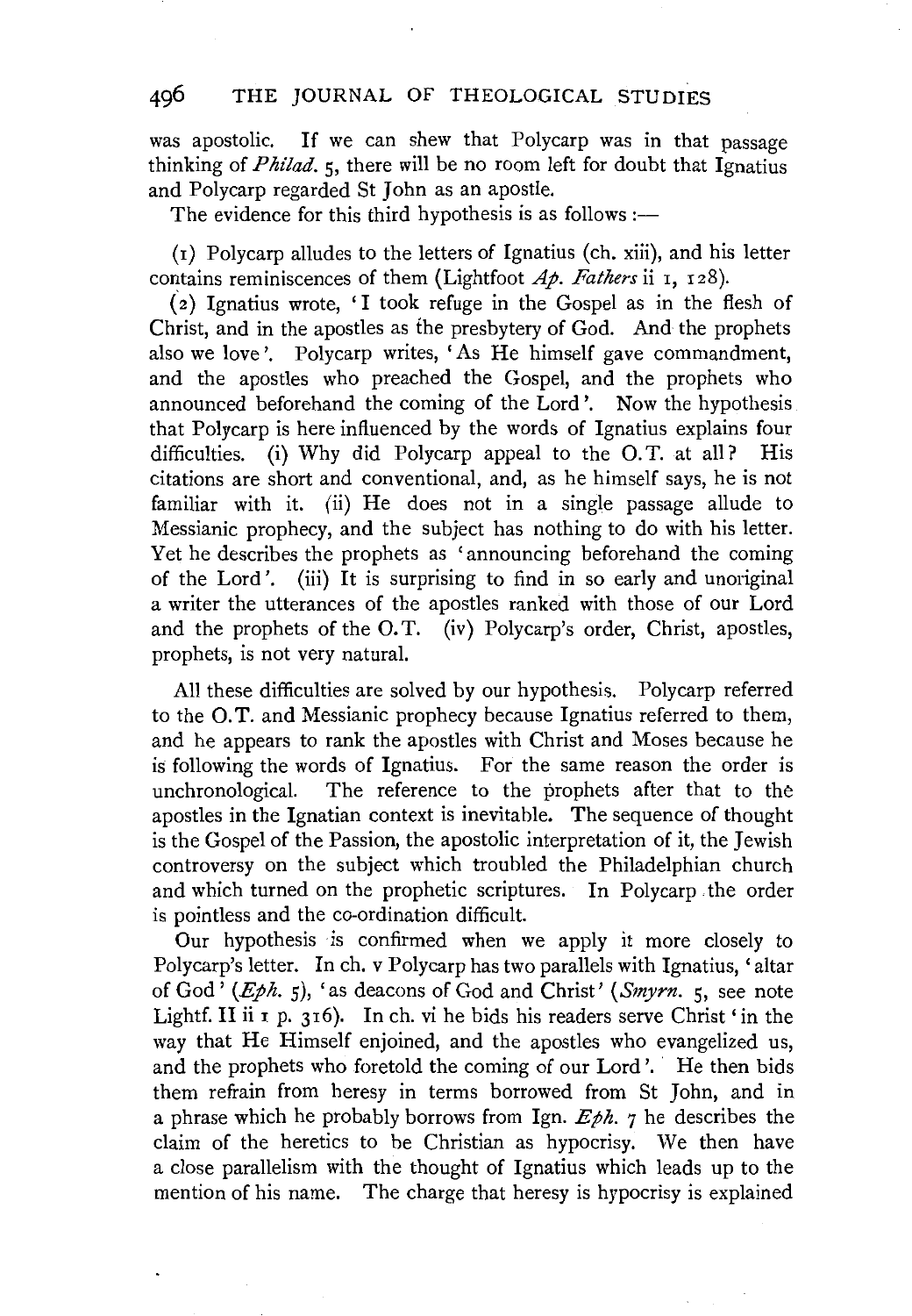in 7 ( $yá<sub>0</sub>$ ) as justified by the docetism which refused to confess the coming in the flesh and the testimony of the cross, and which tampered with the words of Christ. If we turn to the tradition, he continues, we read the story of Gethsemane and the Cross. We read how Christ bade His disciples watch and pray that they might not be led into temptation. 'for the spirit is willing but the flesh weak' (Matt. xxvi 40, 4I ), and then bore our sins on the tree. Polycarp uses in this appeal to tradition the phraseology of I Pet. and this leads up to the point that we must follow Christ's example as Ignatius and others had done.

Polycarp could scarcely have shewn more clearly that throughout this passage he has in mind his martyred friend and the thoughts suggested by *Philad*. 5. He confirms this impression when he picks up his appeal to the words of Christ, the apostles and the prophets. For if he seems to go out of his way to say that he knows nothing about the O.T., he is encouraged to do so by the letter of Ignatius which suggested his allusion to the prophets; for we gather from *Philad.* **8** that the martyr had not found his arguments from the O.T. very effective in his debate with the Philadelphian Jews, and regarded the appeal to the 0. T. as superfluous.

We will return to our starting-point, assuming that Polycarp's allusion to the apostles and prophets is suggested by *Philad.* 5· On our interpretation of that passage the writer is taking refuge in apostolic testimony to the reality of Christ's death. We will now treat Polycarp as a commentator and turn to this letter to see how he amplifies the brief utterance of Ignatius. We find that he amplifies it in two paragraphs which are introduced by an explanatory  $\gamma d\rho$ , and that in the forefront of his explanation he puts the testimony of St John, which he supports by a brief summary of the Passion, which he gives in terms borrowed from If, then, Polycarp was following the suggestions of the letter of Ignatius, it follows that he regarded the appeal which Ignatius made to the apostles as an appeal to the utterances of St John.

V. Our next argument runs on somewhat similar lines to the last, but is less secure, though by no means negligible.

We start with the assumption that St John himself was concerned with the organization of the Asian churches and their episcopate. Now Lightfoot assumes that Ignatius refers to this action of St John when he writes, ' If ye be inseparable from Jesus Christ and from the bishop and from the constitutions of the apostles' *(Trail.* 7).

Lightfoot has not argued his position, but a close examination of the context indicates that he is right.

My first point is that in the words cited Ignatius is thinking primarily of the episcopate.

 $\bullet$ 

The letter opens with praise of the Trallian bishop, Polybius. The VOL. XIV. K k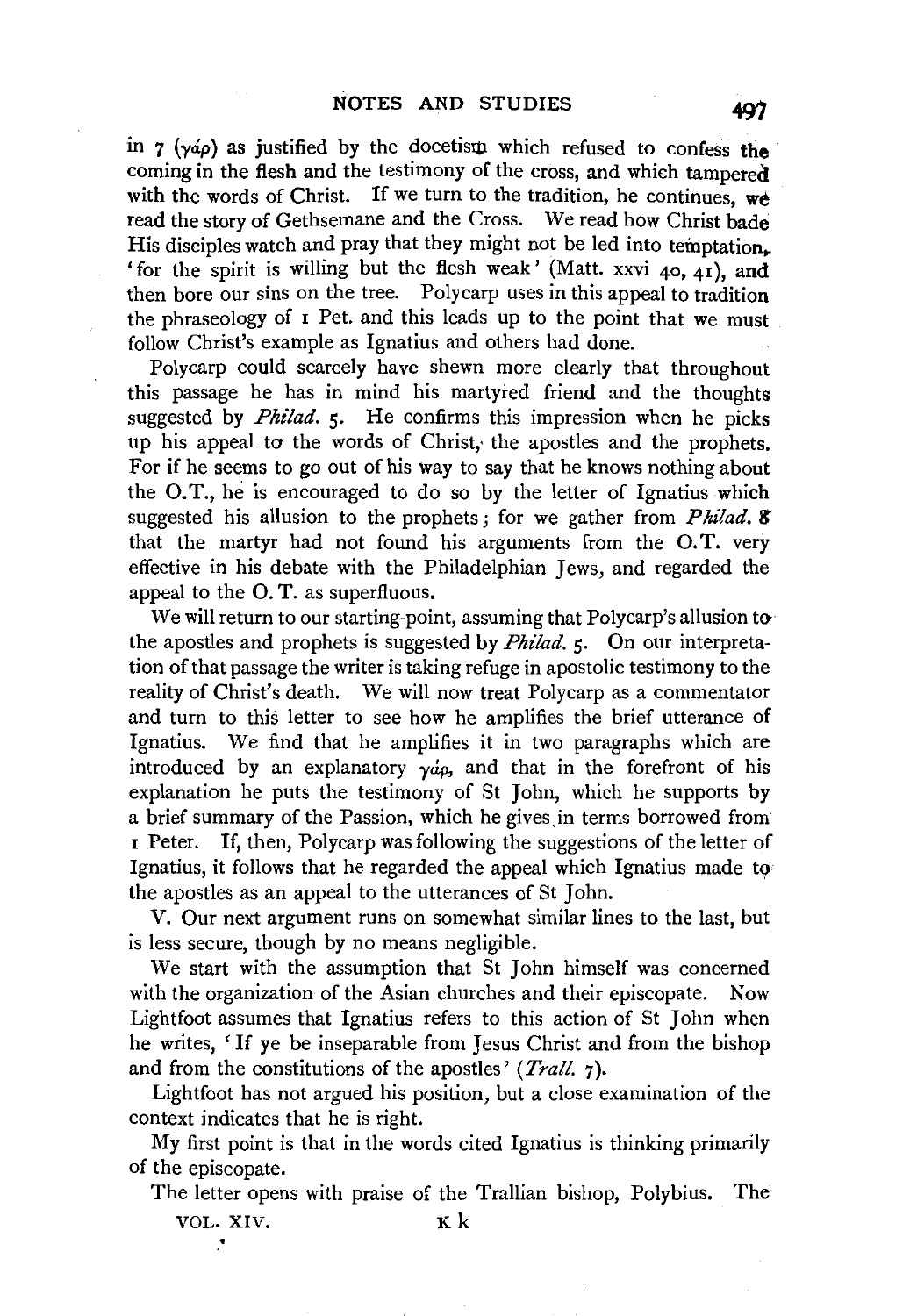Trallians must obey him 'after Jesus Christ', i.e. as Christ obeyed the Father. Nothing, therefore, must be done without the bishop. Further, they must obey the presbyters as the apostles of Tesus Christ. The presbyters were associated with the bishop as the apostles with Christ (and as the angel-presbyters with God), and, in the former case as in the latter, disobedience to the subordinate was disobedience to the higher authority. The deacons must win the respect of the The deacons must win the respect of the church, which must be given to them as to Jesus Christ; they represent, like Christ, a higher authority. 'Let all men respect the deacons as Jesus Christ, even as they should respect the bishops as being a type of the Father, and the presbyters as the council of God, and as the college of the apostles. Apart from these there is not even the name of a church.'

We pause to observe the confusion which Ignatius has introduced into his subject. The deacons are like Jesus Christ; the presbyters, a higher order, are like the apostles. As Lightfoot says the latter must be introduced as an after-thought, in which Ignatius recurs to a favourite comparison, which if it indicates anything more than the principle of order emphasizes the subordination of the presbyterate. That the emphasis of Ignatius is on the authority of the bishop is also shewn by the consideration that nobody in those days had ever heard or thought of either a Jewish or a Christian congregation without its presbyters. Ignatius is not writing an abstract treatise, but dealing with a danger and defending something. He can only be defending the authority of the episcopate.

After his allusion to the three orders Ignatius returns to the subject of the loyalty due to Polybius. The Trallians must avoid the danger of heretical poison. They must cleave to Christ, to the bishop, to the ordinances of the apostles. Ignatius, who may safely be assumed to see matters from a Johannine point of view, is asserting the authority of an office to which St John paid mvch attention, and in doing so he bids the Trallians cleave to the bishop and to the ordinances of the apostles. This suggests that the status of the bishop was in some sense specially connected with apostolic authority, and that this was represented in the person of St John.

One or two alternative explanations may be considered.

(i) It has been suggested that the eyes of Ignatius are turned to the future rather than to the past, and that he sees in the episcopate an instrument by which the scattered congregations can be welded into a larger unity. But  $(a)$  in his eight allusions to ecclesiastical unity the unity is that of the local church with its bishop, and in *Smyrn.* 8 where he refers to 'the Catholic Church', the object is to enforce this local unity. The relation of the Church universal to Christ is in that passage